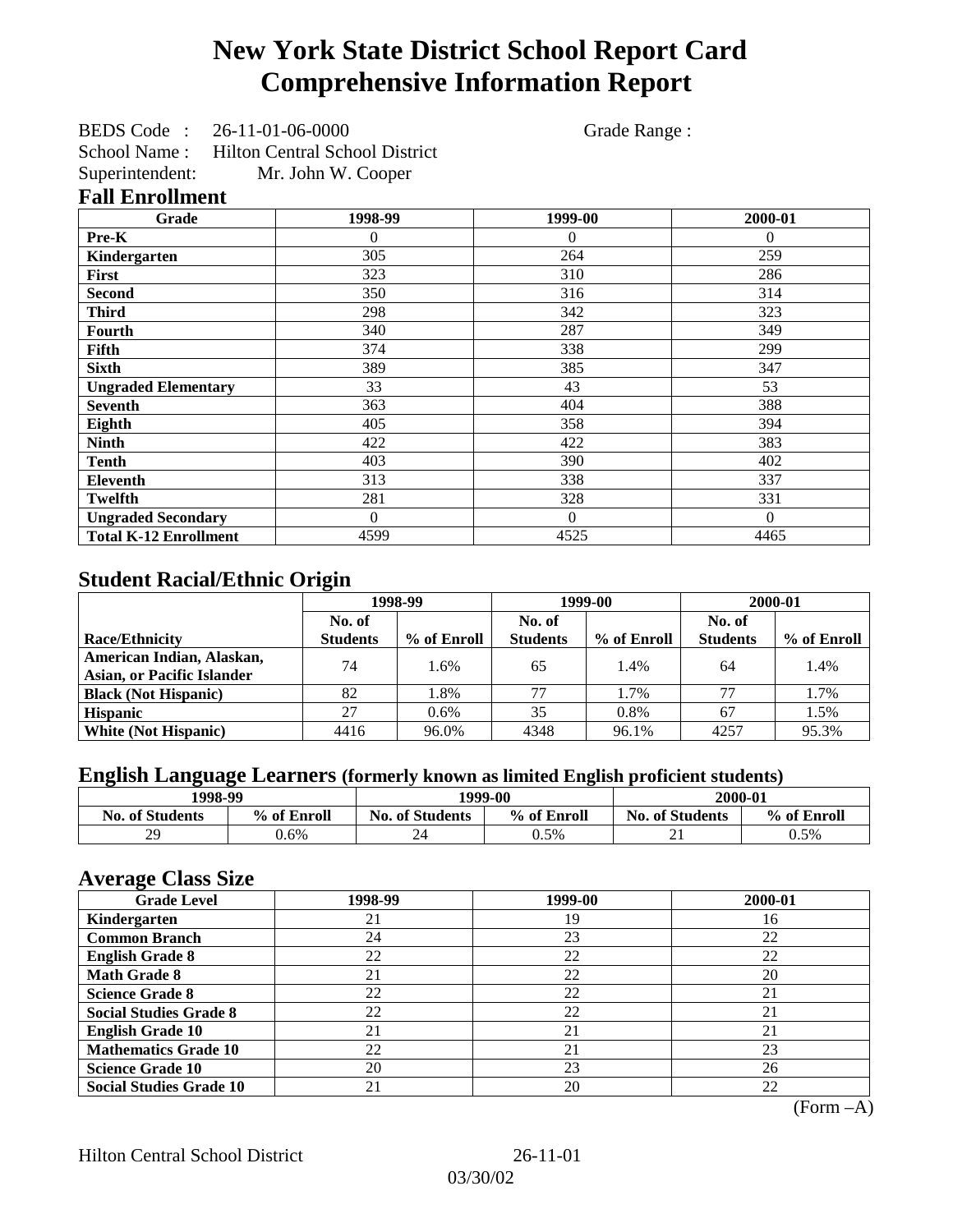## **District Need to Resource Capacity Category**

| <b>N/RC Category</b> | <b>Description</b>                                                  |
|----------------------|---------------------------------------------------------------------|
|                      | This is a school district with average student needs in relation to |
|                      | district resource capacity.                                         |

### **Similar School Group and Description**

| <b>Similar School Group</b> | <b>Description</b> |
|-----------------------------|--------------------|
| <b>NA</b>                   | <b>NA</b>          |

**All schools within the same N/RC category are divided into three similar groups defined by the percentage of students in the school who are eligible for the free lunch program and/or who are English Language Learners (formerly known as Limited English proficient).**

## **Attendance and Suspension**

|                               | 1997-98         |         | 1998-99         |         | 1999-00         |         |
|-------------------------------|-----------------|---------|-----------------|---------|-----------------|---------|
|                               | No. of          | $%$ of  | No. of          | $%$ of  | No. of          | $%$ of  |
|                               | <b>Students</b> | Enroll. | <b>Students</b> | Enroll. | <b>Students</b> | Enroll. |
| <b>Annual Attendance Rate</b> |                 | 95.2%   |                 | 95.2%   |                 | 96.1%   |
| <b>Student Suspensions</b>    | 252             | 5.5%    | 219             | 4.8%    | 100             | 2.2%    |

### **Student Socioeconomic and Stability Indicators (Percent of Enrollment)**

|                          | 1998-99 | 1999-00   | 2000-01 |
|--------------------------|---------|-----------|---------|
| <b>Free Lunch</b>        | 8.6%    | 7.4%      | 7.9%    |
| <b>Reduced Lunch</b>     | 4.5%    | 4.1%      | 5.9%    |
| <b>Public Assistance</b> | N/A     | N/A       | N/A     |
| <b>Student Stability</b> | NA      | <b>NA</b> | NA      |

### **Staff Counts**

| <b>Staff</b>                            | 2000-01 |
|-----------------------------------------|---------|
| <b>Total Teachers</b>                   | 339     |
| <b>Total Other Professional Staff</b>   | 52      |
| <b>Total Paraprofessionals</b>          | 101     |
| <b>Teaching out of Certification *</b>  | 25      |
| <b>Teachers with Temporary Licenses</b> |         |

\*Teaching out of certification more than on an incidental basis.

(Form –B)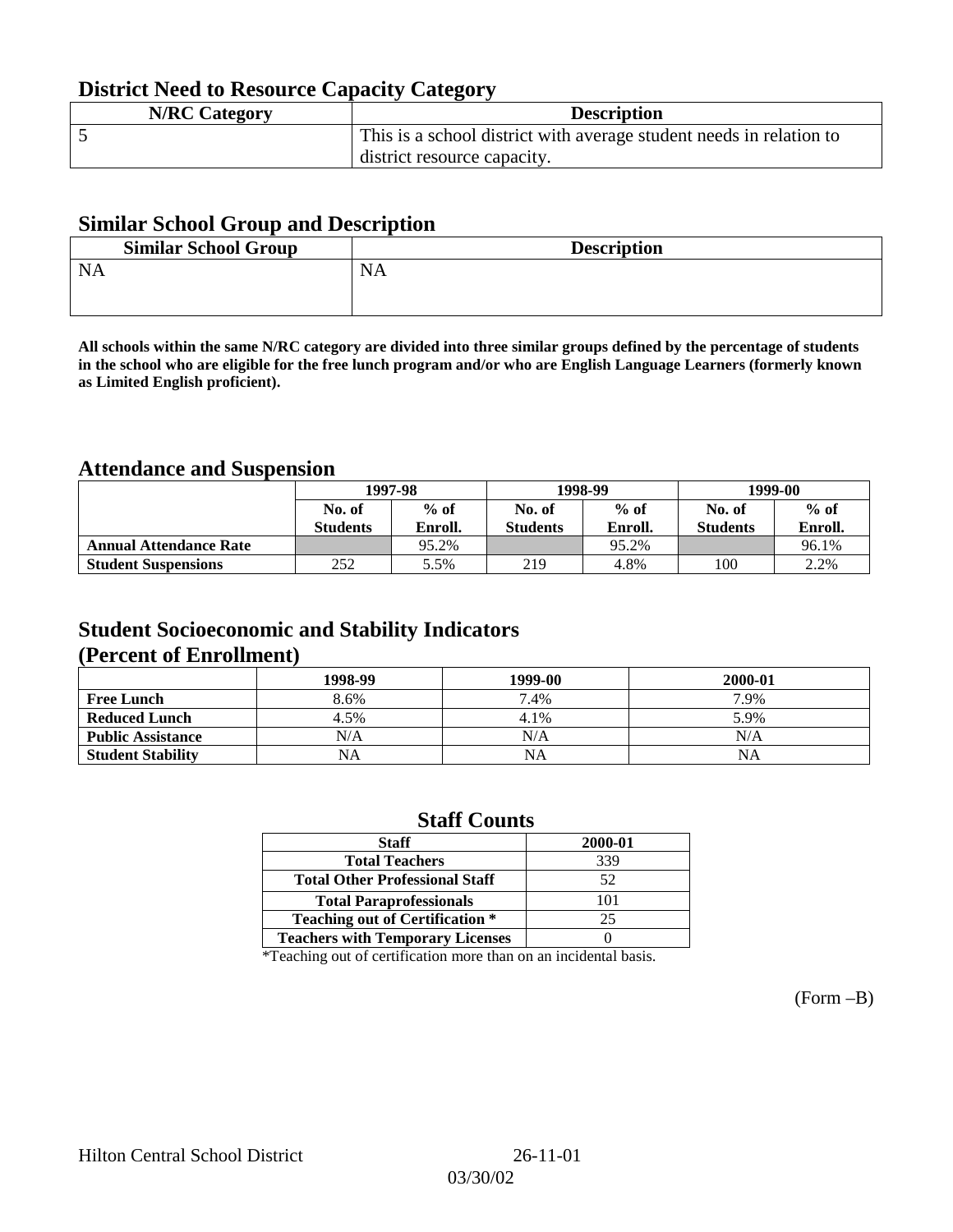# **High School Graduates and Dropouts**

|                    | 1998-99                           |                                                    |                                  | 1999-00                           |                                                    |                           | 2000-01                           |                                                    |
|--------------------|-----------------------------------|----------------------------------------------------|----------------------------------|-----------------------------------|----------------------------------------------------|---------------------------|-----------------------------------|----------------------------------------------------|
| Total<br>Graduates | <b>Regents</b><br><b>Diplomas</b> | $\frac{0}{0}$<br><b>Regents</b><br><b>Diplomas</b> | <b>Total</b><br><b>Graduates</b> | <b>Regents</b><br><b>Diplomas</b> | $\frac{0}{0}$<br><b>Regents</b><br><b>Diplomas</b> | Total<br><b>Graduates</b> | <b>Regents</b><br><b>Diplomas</b> | $\frac{0}{0}$<br><b>Regents</b><br><b>Diplomas</b> |
| 271                | 163                               | 60%                                                | 296                              | 191                               | 65%                                                | 310                       | 213                               | 69%                                                |

## **High School Graduates\* Earning Regents Diplomas (All Students)**

## **Distribution of 2000-01 Graduates (All Students)**

|               | To 4-vear<br>College | To 2-year<br>College | <b>To Other Post-</b><br>Secondary | <b>To the Military</b> | <b>Employment</b> | <b>Other</b> |
|---------------|----------------------|----------------------|------------------------------------|------------------------|-------------------|--------------|
| <b>Number</b> | 138                  | ۵2                   |                                    |                        |                   |              |
| Percent       | 45%                  | 30%                  | 0%                                 | 3%                     | 23%               | 0%           |

### **2000-01 High School Completers with Disabilities**

| Graduates* | <b>Regents</b><br><b>Diplomas</b> | <b>IEP Diplomas</b><br>or Certificates | <b>All 2000-01</b><br>completers |
|------------|-----------------------------------|----------------------------------------|----------------------------------|
| `a         | b)                                |                                        | $(a+c)$                          |
|            |                                   |                                        | 44                               |

\* Local Diplomas (including local diplomas with Regents endorsements)

### **High School Noncompletion Rates**

| $\tilde{\phantom{a}}$ | 1998-99<br>$%$ of<br>No. of |         |                 | 1999-00 | 2000-01         |         |  |
|-----------------------|-----------------------------|---------|-----------------|---------|-----------------|---------|--|
|                       |                             |         | No. of          | $%$ of  | No. of          | $%$ of  |  |
|                       | <b>Students</b>             | Enroll. | <b>Students</b> | Enroll. | <b>Students</b> | Enroll. |  |
| Dropped out           |                             | 0.9%    | 19              | 1.3%    | 19              | 1.3%    |  |
| Entered GED program*  | 40                          | 2.8%    | 44              | 3.0%    | 26              | 1.8%    |  |

\* The number and percentage of students who entered an alternative program leading to a high school equivalency diploma during each school year.

 $(Form - C)$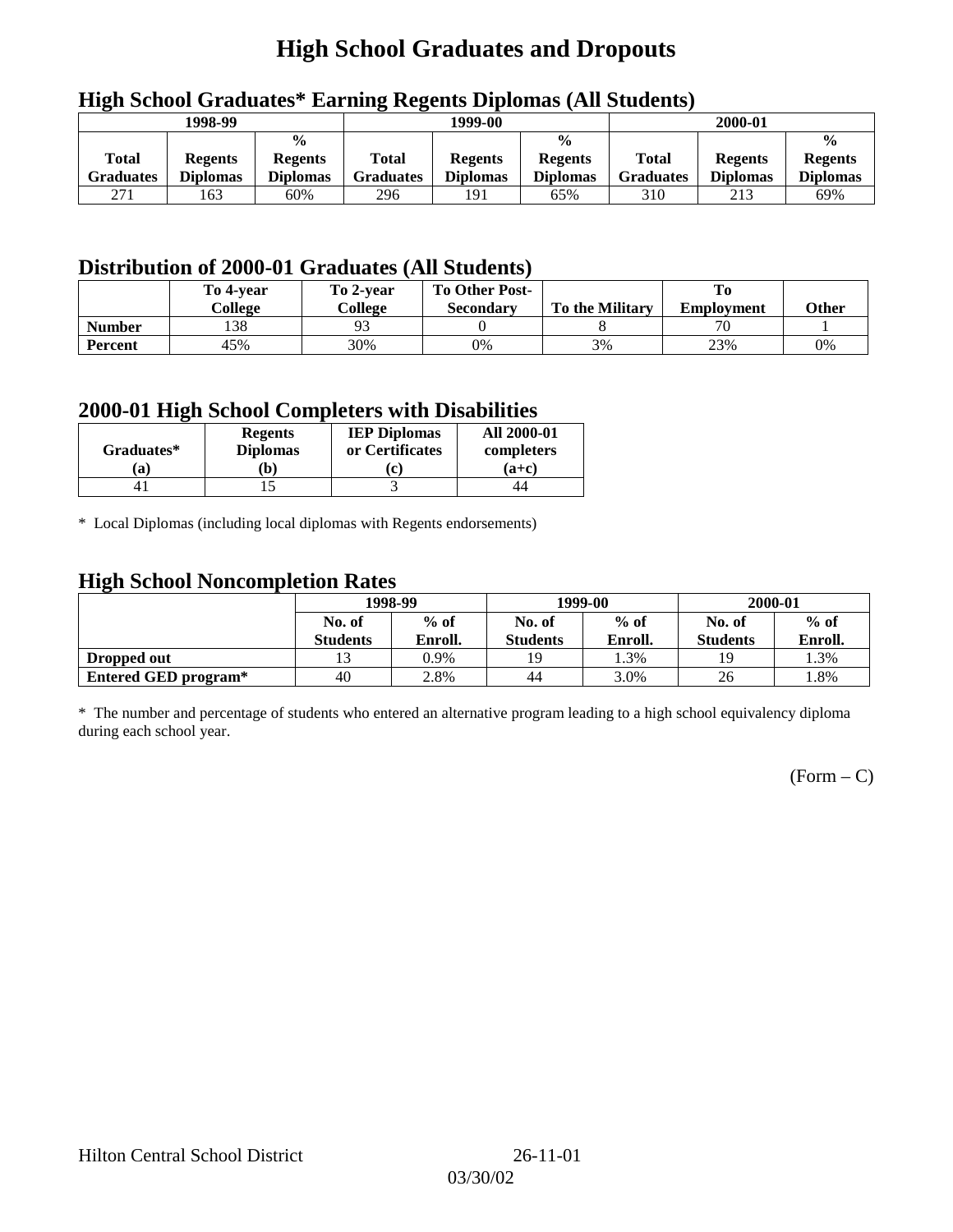# **Second Language Proficiency Examinations**

|                | 1998-99    |           |                   | 1999-00   | 2000-01    |           |  |
|----------------|------------|-----------|-------------------|-----------|------------|-----------|--|
| <b>Test</b>    | No. Tested | % Passing | <b>No. Tested</b> | % Passing | No. Tested | % Passing |  |
| French         | 103        | 90%       | 78                | 97%       | 100        | 97%       |  |
| <b>German</b>  |            | 0%        |                   | 0%        |            | 0%        |  |
| <b>Italian</b> |            | 0%        |                   | 0%        |            | 0%        |  |
| Latin          |            | 0%        |                   | 0%        |            | 0%        |  |
| <b>Spanish</b> | 237        | 97%       | 243               | 97%       | 269        | 98%       |  |

#### **General Education Students**

### **Students with Disabilities**

|                | 1998-99    |           |                   | 1999-00   | 2000-01           |           |  |
|----------------|------------|-----------|-------------------|-----------|-------------------|-----------|--|
| <b>Test</b>    | No. Tested | % Passing | <b>No. Tested</b> | % Passing | <b>No. Tested</b> | % Passing |  |
| French         |            |           |                   |           |                   |           |  |
| German         |            | 0%        |                   | $0\%$     |                   | 0%        |  |
| <b>Italian</b> |            | 0%        |                   | $0\%$     |                   | 0%        |  |
| Latin          |            | 0%        |                   | $0\%$     |                   | 0%        |  |
| <b>Spanish</b> |            | 71%       |                   | 100%      |                   | 83%       |  |

**School reports contain data for students with disabilities for the 1999-00 and 2000-01 school years only because of changes in data collection procedures; 1998-99 data do not appear. District reports contain data for all students with disabilities enrolled in the district for the 1998-99, 1999-00 and 2000-01 school years.**

(Form – D)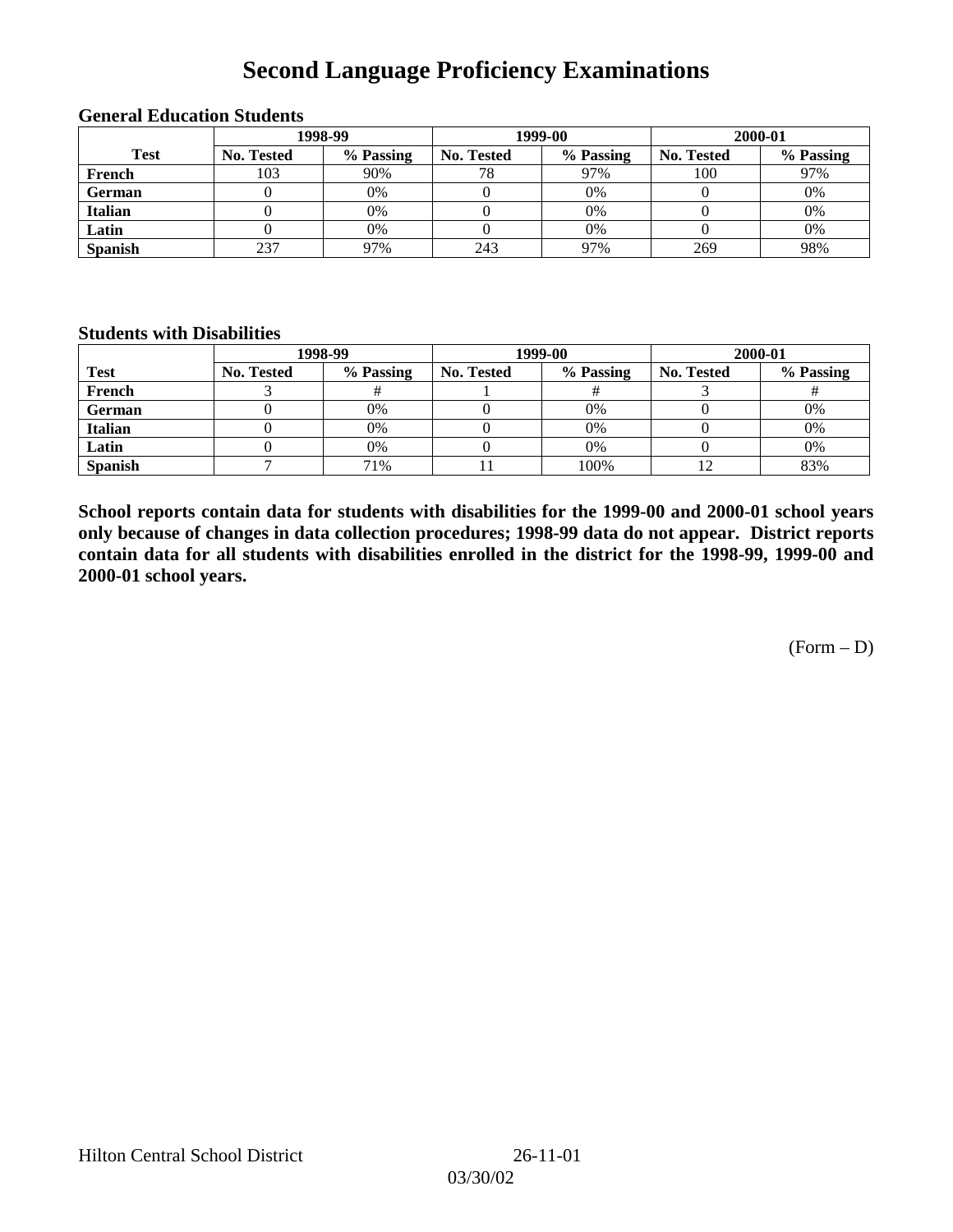## **Regents Competency Tests**

|                       | 1998-99           |           |                   | 1999-00   | 2000-01           |           |  |
|-----------------------|-------------------|-----------|-------------------|-----------|-------------------|-----------|--|
| <b>Test</b>           | <b>No. Tested</b> | % Passing | <b>No. Tested</b> | % Passing | <b>No. Tested</b> | % Passing |  |
| <b>Math</b>           |                   | 75%       |                   | 83%       |                   | 100%      |  |
| <b>Science</b>        | 26                | 88%       |                   | 57%       |                   | 33%       |  |
| <b>Reading</b>        |                   | 100%      |                   | 100%      |                   |           |  |
| Writing               | 10                | 100%      |                   | 100%      |                   |           |  |
| <b>Global Studies</b> | 29                | 72%       |                   | 73%       |                   |           |  |
| US Hist & Gov't.      |                   | 78%       |                   | 62%       |                   | 50%       |  |

#### **General Education Students**

#### **Students with Disabilities**

|                       |                   | 1998-99   | 1999-00           |           | 2000-01           |           |
|-----------------------|-------------------|-----------|-------------------|-----------|-------------------|-----------|
| <b>Test</b>           | <b>No. Tested</b> | % Passing | <b>No. Tested</b> | % Passing | <b>No. Tested</b> | % Passing |
| <b>Math</b>           | 31                | 84%       | 16                | 88%       | 48                | 92%       |
| <b>Science</b>        | 36                | 67%       | 18                | 83%       | 28                | 75%       |
| <b>Reading</b>        | 44                | 93%       | 29                | 93%       | 21                | 95%       |
| Writing               | 46                | 83%       | 27                | 93%       | 19                | 95%       |
| <b>Global Studies</b> | 33                | 52%       | 23                | 52%       |                   | 60%       |
| US Hist & Gov't.      |                   | 73%       | 19                | 74%       |                   | 40%       |

**School reports contain data for students with disabilities for the 1999-00 and 2000-01 school years only because of changes in data collection procedures; 1998-99 data do not appear. District reports contain data for all students with disabilities enrolled in the district for the 1998-99, 1999-00 and 2000-01 school years.**

(Form –E)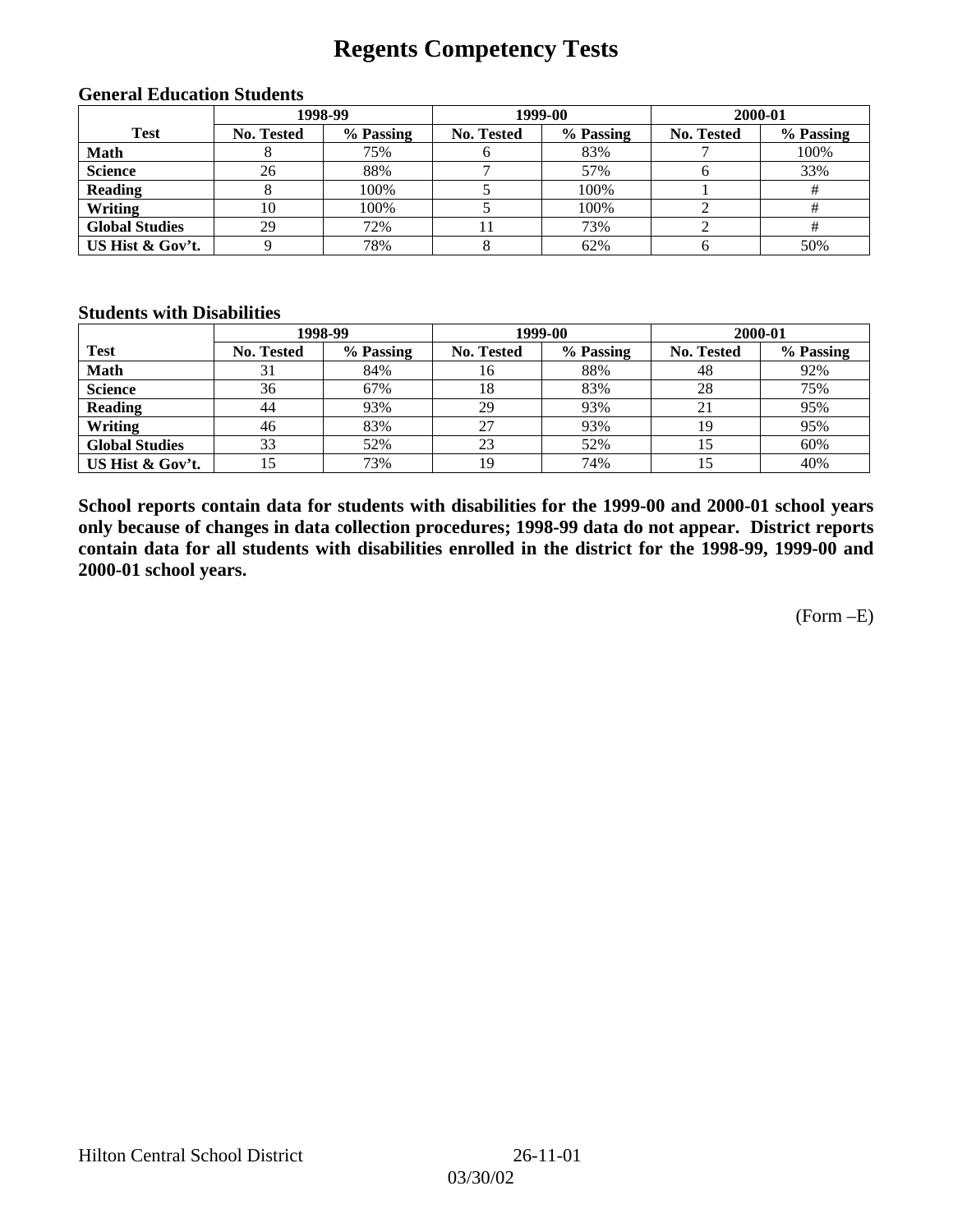|                                                             | <b>All Students</b> |                                                        |                | <b>Students with Disabilities</b> |                  |                  |  |  |
|-------------------------------------------------------------|---------------------|--------------------------------------------------------|----------------|-----------------------------------|------------------|------------------|--|--|
|                                                             | 1999                | 2000                                                   | 2001           | 1999                              | 2000             | 2001             |  |  |
|                                                             |                     | <b>Comprehensive English</b>                           |                |                                   |                  |                  |  |  |
| Number Tested                                               | 306                 | 339                                                    | 358            | 40                                | 60               | 56               |  |  |
| Number scoring 55 to 100                                    | 292                 | $\overline{327}$                                       | 354            | 30                                | $\overline{52}$  | $\overline{55}$  |  |  |
| Number scoring 65 to 100                                    | 261                 | 278                                                    | 325            | $\overline{20}$                   | $\overline{28}$  | $\overline{37}$  |  |  |
| Number scoring 85 to 100                                    | 72                  | 44                                                     | 98             | 1                                 | $\Omega$         | 3                |  |  |
| Percentage of Tested Scoring 55-100                         | 95%                 | 96%                                                    | 99%            | 75%                               | 87%              | 98%              |  |  |
| Percentage of Tested Scoring 65-100                         | 85%                 | 82%                                                    | 91%            | 50%                               | 47%              | 66%              |  |  |
| Percentage of Tested Scoring 85-100                         | 24%                 | 13%                                                    | 27%            | 3%                                | $0\%$            | 5%               |  |  |
|                                                             |                     | Math I                                                 |                |                                   |                  |                  |  |  |
| Number Tested                                               | 413                 | 478                                                    | 407            | 40                                | 56               | 59               |  |  |
| Number scoring 55 to 100                                    | 355                 | 437                                                    | 374            | 29                                | 46               | 43               |  |  |
| Number scoring 65 to 100                                    | 310                 | 391                                                    | 338            | 23                                | 39               | 35               |  |  |
| Number scoring 85 to 100                                    | $\overline{145}$    | $\overline{228}$                                       | 186            | $\overline{6}$                    | 17               | $\overline{8}$   |  |  |
| Percentage of Tested Scoring 55-100                         | 86%                 | 91%                                                    | 92%            | 72%                               | 82%              | 73%              |  |  |
| Percentage of Tested Scoring 65-100                         | 75%                 | 82%                                                    | 83%            | 57%                               | 70%              | 59%              |  |  |
| Percentage of Tested Scoring 85-100                         | 35%                 | 48%                                                    | 46%            | 15%                               | 30%              | 14%              |  |  |
| Math A                                                      |                     |                                                        |                |                                   |                  |                  |  |  |
| Number Tested                                               | $\boldsymbol{0}$    | $\boldsymbol{0}$                                       | $\mathbf{0}$   | $\overline{0}$                    | $\mathbf{0}$     | $\boldsymbol{0}$ |  |  |
| Number scoring 55 to 100                                    | $\overline{0}$      | $\overline{0}$                                         | $\overline{0}$ | $\overline{0}$                    | $\overline{0}$   | $\overline{0}$   |  |  |
| Number scoring 65 to 100                                    | $\boldsymbol{0}$    | $\mathbf{0}$                                           | $\mathbf{0}$   | $\overline{0}$                    | $\boldsymbol{0}$ | $\boldsymbol{0}$ |  |  |
| Number scoring 85 to 100                                    | $\mathbf{0}$        | $\mathbf{0}$                                           | $\mathbf{0}$   | $\mathbf{0}$                      | $\boldsymbol{0}$ | $\boldsymbol{0}$ |  |  |
| Percentage of Tested Scoring 55-100                         | 0%                  | 0%                                                     | 0%             | 0%                                | 0%               | 0%               |  |  |
| Percentage of Tested Scoring 65-100                         | 0%                  | 0%                                                     | 0%             | 0%                                | 0%               | 0%               |  |  |
| Percentage of Tested Scoring 85-100                         | 0%                  | 0%                                                     | 0%             | 0%                                | 0%               | 0%               |  |  |
|                                                             |                     | <b>Global Studies (last administered January 2000)</b> |                |                                   |                  |                  |  |  |
| Number Tested                                               | 355                 | 23                                                     |                | 37                                | $\,8\,$          |                  |  |  |
| Number scoring 55 to 100                                    | 334                 | $\overline{17}$                                        |                | 35                                | 6                |                  |  |  |
| Number scoring 65 to 100                                    | 301                 | 10                                                     |                | 30                                | $\overline{4}$   |                  |  |  |
| Number scoring 85 to 100                                    | 91                  | $\mathbf{1}$                                           |                | 3                                 | 1                |                  |  |  |
| Percentage of Tested Scoring 55-100                         | 94%                 | 74%                                                    |                | 95%                               | 75%              |                  |  |  |
| Percentage of Tested Scoring 65-100                         | 85%                 | 43%                                                    |                | 81%                               | 50%              |                  |  |  |
| Percentage of Tested Scoring 85-100                         | 26%                 | 4%                                                     |                | 8%                                | 12%              |                  |  |  |
| Global History and Geography (first administered June 2000) |                     |                                                        |                |                                   |                  |                  |  |  |
| Number Tested                                               |                     | 333                                                    | 411            |                                   | 47               | 52               |  |  |
| Number scoring 55 to 100                                    |                     | 317                                                    | 400            |                                   | 43               | 44               |  |  |
| Number scoring 65 to 100                                    |                     | 276                                                    | 371            |                                   | $\overline{35}$  | $\overline{37}$  |  |  |
| Number scoring 85 to 100                                    |                     | 95                                                     | 110            |                                   | $\mathbf{1}$     | $\overline{4}$   |  |  |
| Percentage of Tested Scoring 55-100                         |                     | 95%                                                    | 97%            |                                   | 91%              | 85%              |  |  |
| Percentage of Tested Scoring 65-100                         |                     | 83%                                                    | 90%            |                                   | 74%              | 71%              |  |  |
| Percentage of Tested Scoring 85-100                         |                     | 29%                                                    | 27%            |                                   | 2%               | 8%               |  |  |

 $(Form - G)$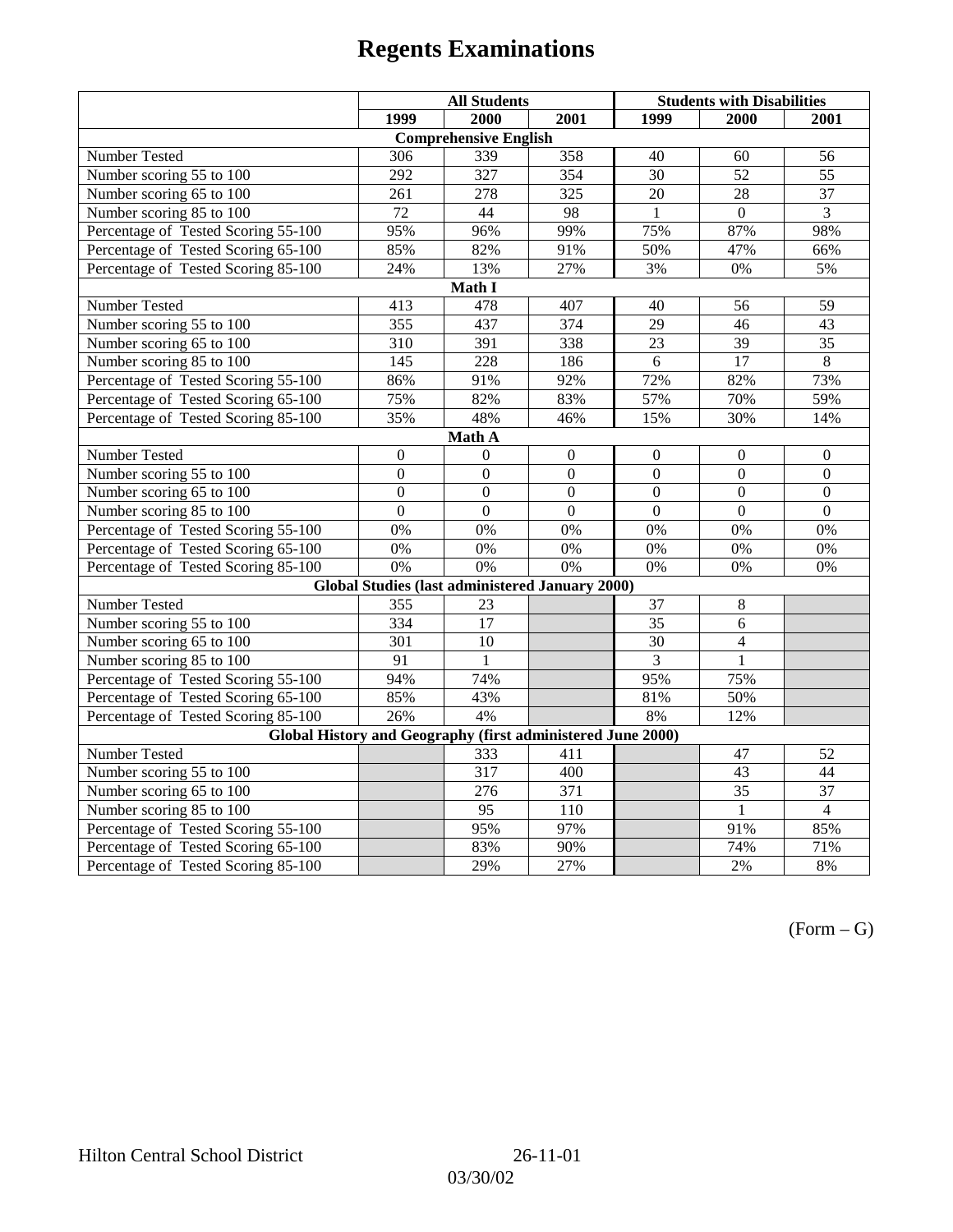|                                                              | <b>All Students</b> |                                                            |                | <b>Students with Disabilities</b> |      |      |
|--------------------------------------------------------------|---------------------|------------------------------------------------------------|----------------|-----------------------------------|------|------|
|                                                              | 1999                | 2000                                                       | 2001           | 1999                              | 2000 | 2001 |
| U.S. History and Government (last administered January 2001) |                     |                                                            |                |                                   |      |      |
| Number Tested                                                | 312                 | 336                                                        | 22             | 26                                | 49   | 9    |
| Number scoring 55 to 100                                     | 298                 | 326                                                        | 15             | 24                                | 41   | 7    |
| Number scoring 65 to 100                                     | 281                 | 281                                                        | $\mathcal{I}$  | 23                                | 26   | 3    |
| Number scoring 85 to 100                                     | 85                  | 88                                                         | $\mathfrak{D}$ | $\mathfrak{D}$                    | 3    |      |
| Percentage of Tested Scoring 55-100                          | 96%                 | 97%                                                        | 68%            | 92%                               | 84%  | 78%  |
| Percentage of Tested Scoring 65-100                          | 90%                 | 84%                                                        | 32%            | 88%                               | 53%  | 33%  |
| Percentage of Tested Scoring 85-100                          | 27%                 | 26%                                                        | 9%             | 8%                                | 6%   | 11%  |
|                                                              |                     | U.S. History and Government (first administered June 2001) |                |                                   |      |      |
| Number Tested                                                |                     |                                                            | 326            |                                   |      | 42   |
| Number scoring 55 to 100                                     |                     |                                                            | 292            |                                   |      | 31   |
| Number scoring 65 to 100                                     |                     |                                                            | 253            |                                   |      | 25   |
| Number scoring 85 to 100                                     |                     |                                                            | 93             |                                   |      |      |
| Percentage of Tested Scoring 55-100                          |                     |                                                            | 90%            |                                   |      | 74%  |
| Percentage of Tested Scoring 65-100                          |                     |                                                            | 78%            |                                   |      | 60%  |
| Percentage of Tested Scoring 85-100                          |                     |                                                            | 29%            |                                   |      | 2%   |

(Form – H)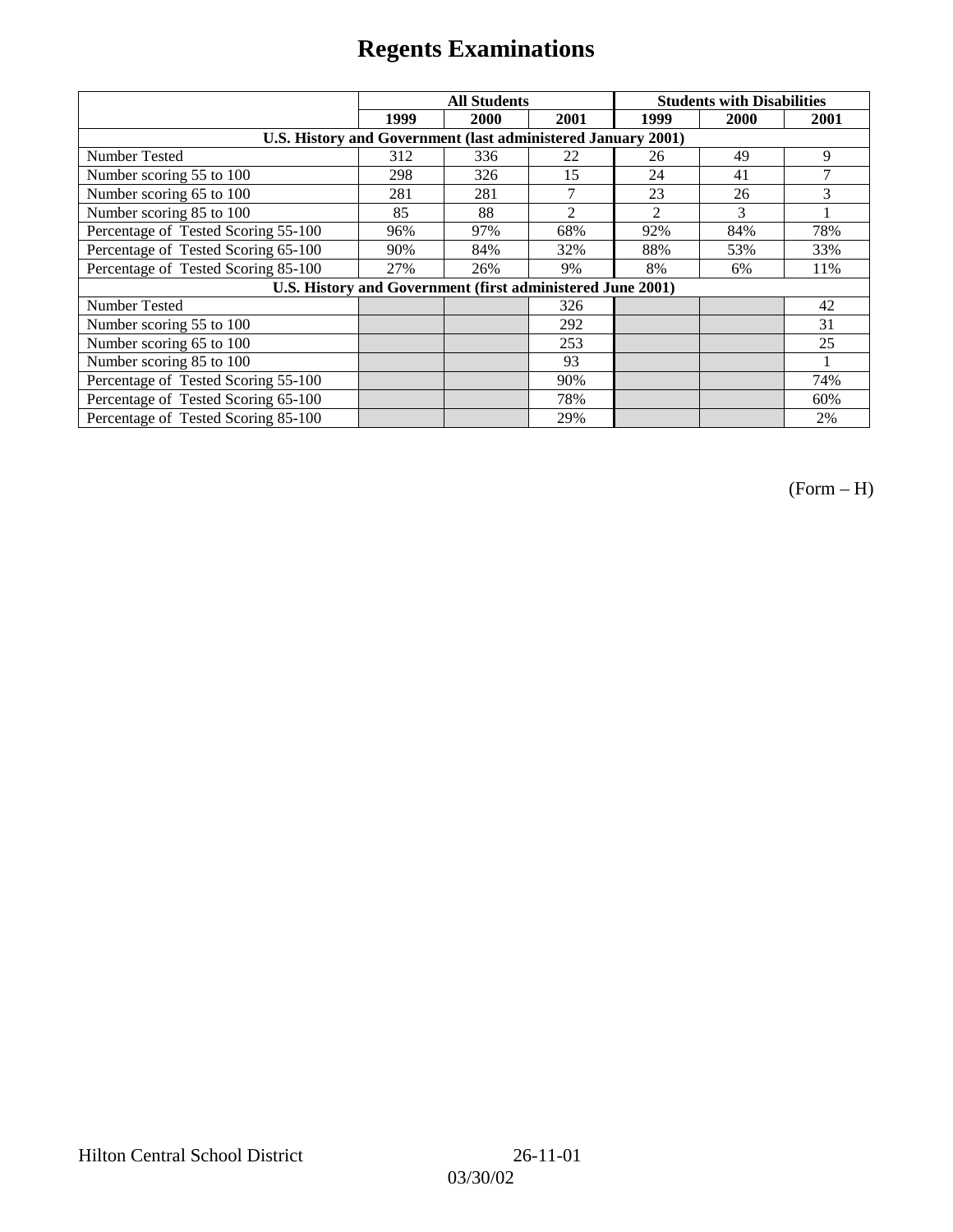# **Average Grade Enrollment**

### **All Students**

| Year | Grade 9<br><b>Enrollment</b><br>(June) | Grade 10<br><b>Enrollment</b><br>(June) | Grade 11<br><b>Enrollment</b><br>(June) | Grade 12<br><b>Enrollment</b><br>(June) | $AGE^*$ |
|------|----------------------------------------|-----------------------------------------|-----------------------------------------|-----------------------------------------|---------|
| 1999 | 411                                    | 342                                     | 333                                     | 284                                     | 343     |
| 2000 | 427                                    | 368                                     | 330                                     | 307                                     | 358     |
| 2001 | 439                                    | 446                                     | 394                                     | 366                                     | 411     |

\* In schools with no grade 9 - 12 enrollment, AGE is the grade 8 enrollment

#### **Students with Disabilities**

| Year | Grade 9<br><b>Enrollment</b> | Grade 10<br><b>Enrollment</b> | Grade 11<br><b>Enrollment</b> | Grade 12<br><b>Enrollment</b> | $AGE^*$ |
|------|------------------------------|-------------------------------|-------------------------------|-------------------------------|---------|
|      | (June)                       | (June)                        | (June)                        | (June)                        |         |
| 1999 | 57                           | $\bm{0}$                      | 01                            | 44                            | 57      |
| 2000 | 64                           | 60                            |                               | 46                            | 54      |
| 2001 | 66                           | -01                           | 55                            | 50                            | 58      |

\* In schools with no grade 9 - 12 enrollment, AGE is the grade 8 enrollment

(Form – I)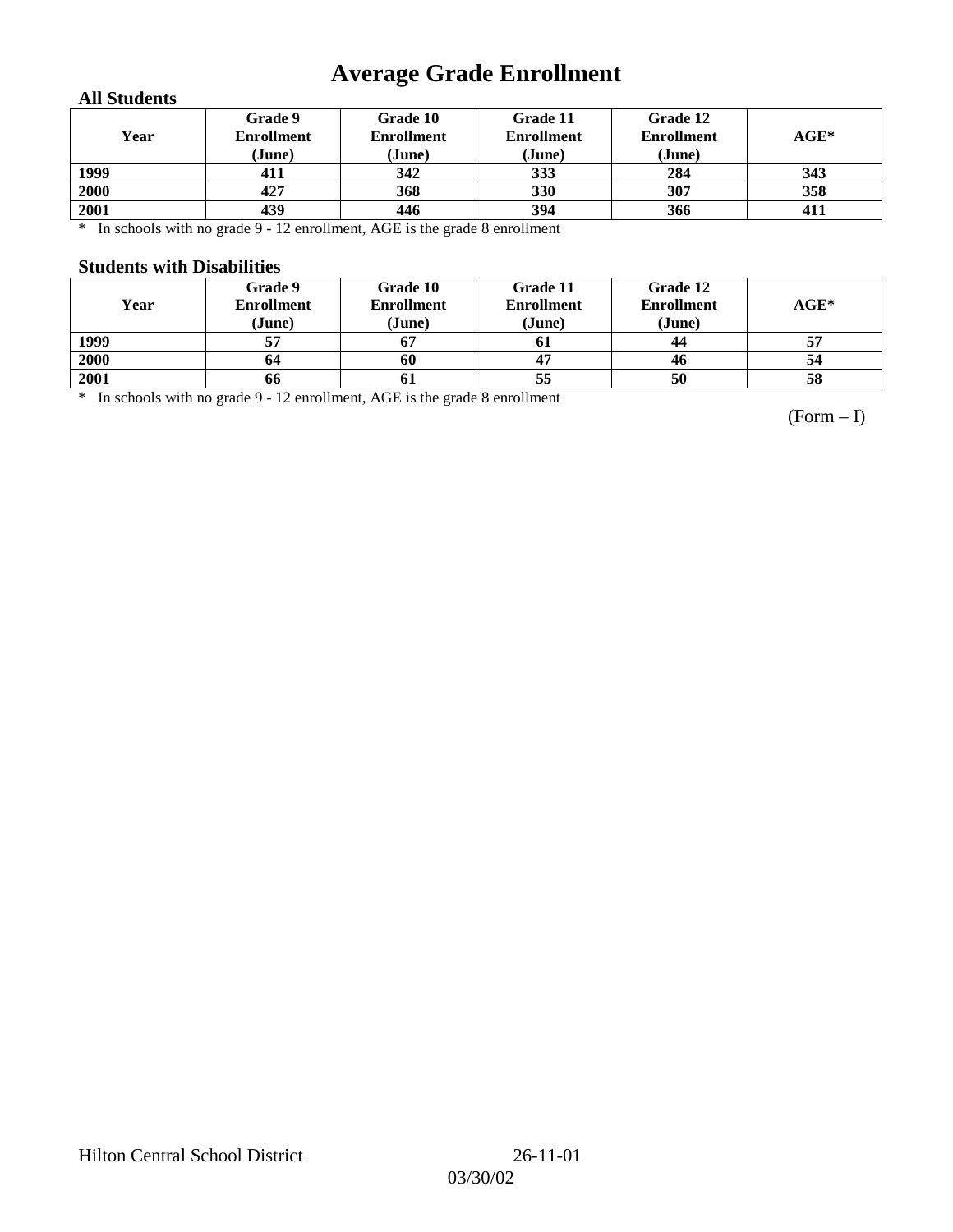|                                       | <b>All Students</b> |                              |                           | <b>Students with Disabilities</b> |                  |                  |
|---------------------------------------|---------------------|------------------------------|---------------------------|-----------------------------------|------------------|------------------|
|                                       | 1999                | 2000                         | 2001                      | 1999                              | 2000             | 2001             |
| <b>Average Grade Enrollment (AGE)</b> | 343                 | 358                          | 411                       | 57                                | $\overline{54}$  | 58               |
|                                       |                     | <b>Comprehensive French</b>  |                           |                                   |                  |                  |
| Number Tested                         | 59                  | 74                           | 69                        | $\theta$                          | 3                | 2                |
| Number scoring 55 to 100              | $\overline{57}$     | $\overline{72}$              | 68                        | $\Omega$                          | $\overline{+}$   | $\overline{+}$   |
| Number scoring 65 to 100              | 53                  | 64                           | 64                        | $\mathbf{0}$                      | $\#$             | $\#$             |
| Number scoring 85 to 100              | 18                  | 20                           | $\overline{25}$           | $\overline{0}$                    | $\overline{\#}$  | $\overline{\#}$  |
| Percentage of AGE Tested              | 17%                 | 21%                          | 17%                       | 0%                                | #                | $\overline{\#}$  |
| Percentage of AGE Scoring 55-100      | 17%                 | 20%                          | 17%                       | 0%                                | $\#$             | $\#$             |
| Percentage of AGE Scoring 65-100      | 15%                 | 18%                          | 16%                       | 0%                                | #                | $\#$             |
| Percentage of AGE Scoring 85-100      | 5%                  | $6\%$                        | 6%                        | 0%                                | #                | $\#$             |
| Percentage of Tested Scoring 65-100   | 90%                 | 86%                          | 93%                       | 0%                                | $\overline{\#}$  | #                |
|                                       |                     | <b>Comprehensive Italian</b> |                           |                                   |                  |                  |
| Number Tested                         | $\Omega$            | $\Omega$                     | $\mathbf{0}$              | $\theta$                          | $\theta$         | $\Omega$         |
| Number scoring 55 to 100              | $\boldsymbol{0}$    | $\Omega$                     | $\Omega$                  | $\boldsymbol{0}$                  | $\boldsymbol{0}$ | $\overline{0}$   |
| Number scoring 65 to 100              | $\overline{0}$      | $\mathbf{0}$                 | $\overline{0}$            | $\overline{0}$                    | $\overline{0}$   | $\mathbf{0}$     |
| Number scoring 85 to 100              | $\overline{0}$      | $\overline{0}$               | $\overline{0}$            | $\mathbf{0}$                      | $\overline{0}$   | $\overline{0}$   |
| Percentage of AGE Tested              | 0%                  | 0%                           | 0%                        | 0%                                | 0%               | 0%               |
| Percentage of AGE Scoring 55-100      | 0%                  | 0%                           | 0%                        | 0%                                | 0%               | 0%               |
| Percentage of AGE Scoring 65-100      | 0%                  | 0%                           | 0%                        | 0%                                | 0%               | 0%               |
| Percentage of AGE Scoring 85-100      | 0%                  | 0%                           | 0%                        | 0%                                | 0%               | 0%               |
| Percentage of Tested Scoring 65-100   | 0%                  | 0%                           | 0%                        | 0%                                | 0%               | 0%               |
|                                       |                     | <b>Comprehensive German</b>  |                           |                                   |                  |                  |
| Number Tested                         | $\mathbf{0}$        |                              | 1                         | $\mathbf{0}$                      | $\mathbf{0}$     | $\mathbf{0}$     |
| Number scoring 55 to 100              | $\boldsymbol{0}$    | #                            | #                         | $\boldsymbol{0}$                  | $\boldsymbol{0}$ | $\Omega$         |
| Number scoring 65 to 100              | $\boldsymbol{0}$    | #                            | $\overline{\#}$           | $\mathbf{0}$                      | $\overline{0}$   | $\mathbf{0}$     |
| Number scoring 85 to 100              | $\overline{0}$      | #                            | $\overline{\#}$           | $\overline{0}$                    | $\overline{0}$   | $\overline{0}$   |
| Percentage of AGE Tested              | 0%                  | $\#$                         | $\#$                      | 0%                                | 0%               | 0%               |
| Percentage of AGE Scoring 55-100      | 0%                  | $\#$                         | $\#$                      | 0%                                | 0%               | 0%               |
| Percentage of AGE Scoring 65-100      | 0%                  | #                            | #                         | 0%                                | 0%               | 0%               |
| Percentage of AGE Scoring 85-100      | 0%                  | $\overline{\#}$              | $\overline{\#}$           | 0%                                | 0%               | 0%               |
| Percentage of Tested Scoring 65-100   | 0%                  | #                            | $\overline{\overline{H}}$ | 0%                                | 0%               | 0%               |
|                                       |                     | <b>Comprehensive Hebrew</b>  |                           |                                   |                  |                  |
| Number Tested                         | $\boldsymbol{0}$    | $\Omega$                     | $\boldsymbol{0}$          | $\boldsymbol{0}$                  | $\boldsymbol{0}$ | $\boldsymbol{0}$ |
| Number scoring 55 to 100              | $\boldsymbol{0}$    | $\mathbf{0}$                 | $\mathbf{0}$              | $\mathbf{0}$                      | $\overline{0}$   | $\mathbf{0}$     |
| Number scoring 65 to 100              | $\boldsymbol{0}$    | $\mathbf{0}$                 | $\overline{0}$            | $\mathbf{0}$                      | $\overline{0}$   | $\mathbf{0}$     |
| Number scoring 85 to 100              | $\overline{0}$      | $\overline{0}$               | $\mathbf{0}$              | $\mathbf{0}$                      | $\overline{0}$   | $\boldsymbol{0}$ |
| Percentage of AGE Tested              | 0%                  | 0%                           | 0%                        | 0%                                | 0%               | 0%               |
| Percentage of AGE Scoring 55-100      | 0%                  | 0%                           | 0%                        | 0%                                | 0%               | 0%               |
| Percentage of AGE Scoring 65-100      | 0%                  | 0%                           | 0%                        | 0%                                | 0%               | 0%               |
| Percentage of AGE Scoring 85-100      | 0%                  | 0%                           | 0%                        | 0%                                | 0%               | $0\%$            |
| Percentage of Tested Scoring 65-100   | 0%                  | 0%                           | 0%                        | 0%                                | 0%               | 0%               |

(Form –J)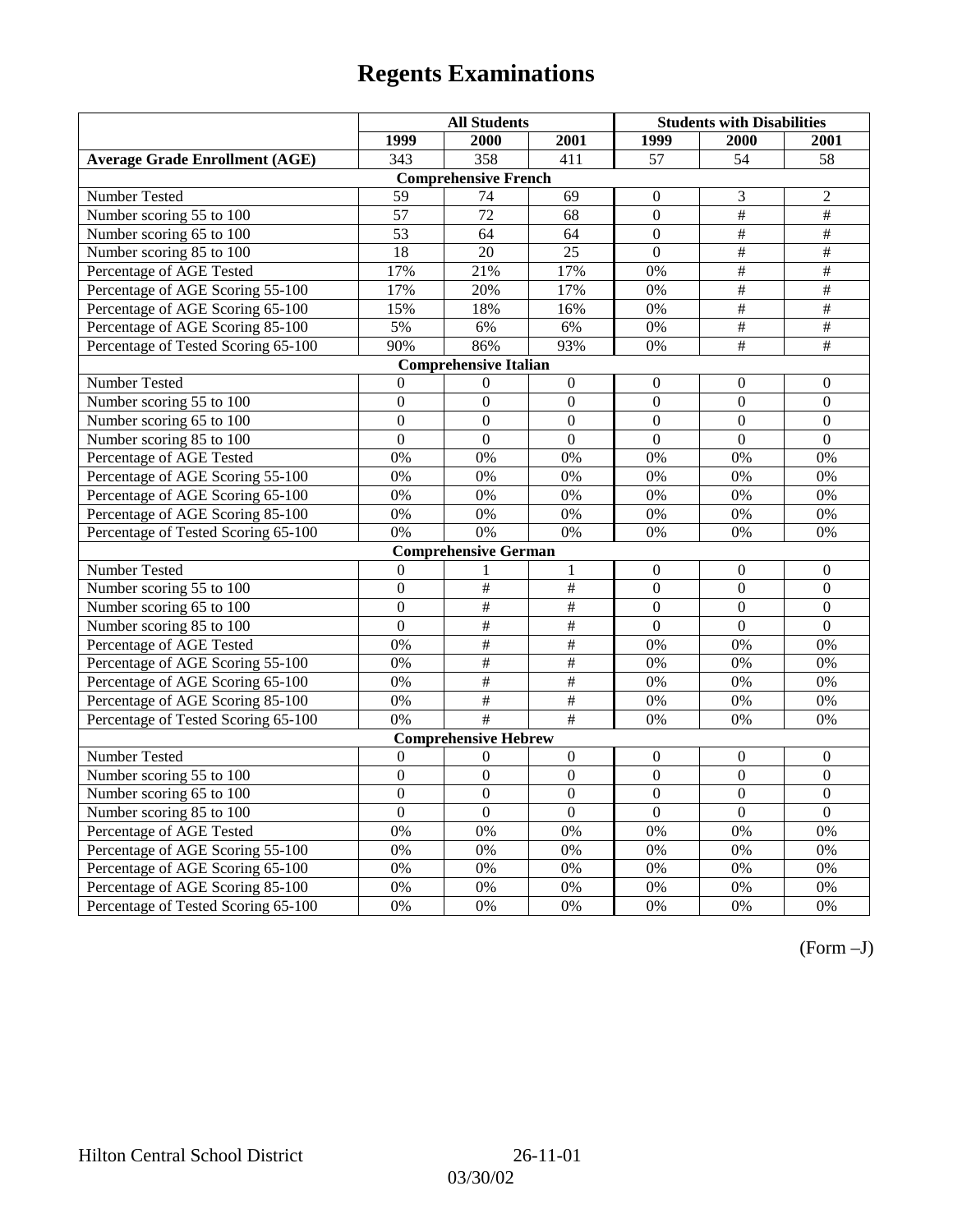|                                       | <b>All Students</b> |                            |                | <b>Students with Disabilities</b> |                |                |  |  |
|---------------------------------------|---------------------|----------------------------|----------------|-----------------------------------|----------------|----------------|--|--|
|                                       | 1999                | 2000                       | 2001           | 1999                              | 2000           | 2001           |  |  |
| <b>Average Grade Enrollment (AGE)</b> | 343                 | 358                        | 411            | 57                                | 54             | 58             |  |  |
| <b>Comprehensive Spanish</b>          |                     |                            |                |                                   |                |                |  |  |
| <b>Number Tested</b>                  | 150                 | 151                        | 172            | 5                                 | 3              | $\overline{2}$ |  |  |
| Number scoring 55 to 100              | 149                 | 142                        | 171            | 5                                 | #              | #              |  |  |
| Number scoring 65 to 100              | 140                 | 131                        | 164            | 3                                 | #              | #              |  |  |
| Number scoring 85 to 100              | 45                  | 41                         | 96             | $\theta$                          | #              | #              |  |  |
| Percentage of AGE Tested              | 44%                 | 42%                        | 42%            | 9%                                | $\#$           | $\#$           |  |  |
| Percentage of AGE Scoring 55-100      | 43%                 | 40%                        | 42%            | 9%                                | $\#$           | $\#$           |  |  |
| Percentage of AGE Scoring 65-100      | 41%                 | 37%                        | 40%            | 5%                                | #              | #              |  |  |
| Percentage of AGE Scoring 85-100      | 13%                 | 11%                        | 23%            | 0%                                | #              | #              |  |  |
| Percentage of Tested Scoring 65-100   | 93%                 | 87%                        | 95%            | 60%                               | #              | #              |  |  |
|                                       |                     | <b>Comprehensive Latin</b> |                |                                   |                |                |  |  |
| Number Tested                         | $\overline{0}$      | 0                          | $\overline{0}$ | $\overline{0}$                    | $\overline{0}$ | $\theta$       |  |  |
| Number scoring 55 to 100              | $\overline{0}$      | $\Omega$                   | $\overline{0}$ | $\overline{0}$                    | $\theta$       | $\Omega$       |  |  |
| Number scoring 65 to 100              | $\mathbf{0}$        | $\theta$                   | $\theta$       | $\theta$                          | $\theta$       | $\Omega$       |  |  |
| Number scoring 85 to 100              | $\theta$            | $\theta$                   | $\theta$       | $\theta$                          | $\theta$       | $\Omega$       |  |  |
| Percentage of AGE Tested              | 0%                  | 0%                         | 0%             | 0%                                | 0%             | 0%             |  |  |
| Percentage of AGE Scoring 55-100      | 0%                  | 0%                         | 0%             | 0%                                | 0%             | 0%             |  |  |
| Percentage of AGE Scoring 65-100      | 0%                  | 0%                         | 0%             | 0%                                | 0%             | 0%             |  |  |
| Percentage of AGE Scoring 85-100      | 0%                  | 0%                         | 0%             | 0%                                | 0%             | 0%             |  |  |
| Percentage of Tested Scoring 65-100   | 0%                  | 0%                         | 0%             | 0%                                | 0%             | 0%             |  |  |

(Form – K)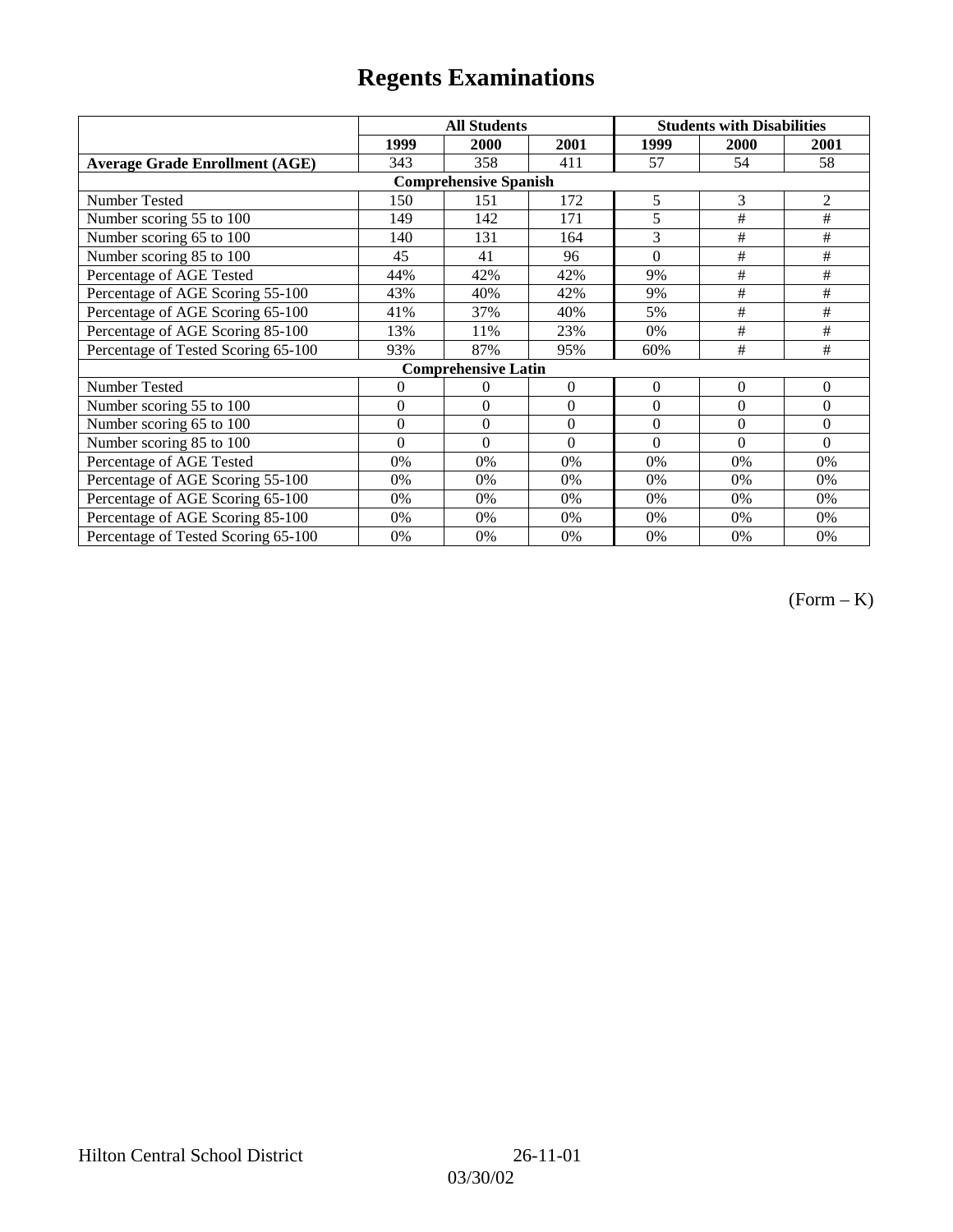|                                       | <b>All Students</b> |                                       |                | <b>Students with Disabilities</b> |                |                |  |  |
|---------------------------------------|---------------------|---------------------------------------|----------------|-----------------------------------|----------------|----------------|--|--|
|                                       | 1999                | 2000                                  | 2001           | 1999                              | 2000           | 2001           |  |  |
| <b>Average Grade Enrollment (AGE)</b> | 343                 | 358                                   | 411            | 57                                | 54             | 58             |  |  |
|                                       |                     | Math II                               |                |                                   |                |                |  |  |
| Number Tested                         | 390                 | 381                                   | 390            | 26                                | 36             | 21             |  |  |
| Number scoring 55 to 100              | 313                 | 336                                   | 343            | 19                                | 30             | 19             |  |  |
| Number scoring 65 to 100              | 255                 | 305                                   | 302            | 15                                | 22             | 17             |  |  |
| Number scoring 85 to 100              | 106                 | 120                                   | 148            | 3                                 | 1              | $\overline{4}$ |  |  |
| Percentage of AGE Tested              | 114%                | 106%                                  | 95%            | 46%                               | 67%            | 36%            |  |  |
| Percentage of AGE Scoring 55-100      | 91%                 | 94%                                   | 83%            | 33%                               | 56%            | 33%            |  |  |
| Percentage of AGE Scoring 65-100      | 74%                 | 85%                                   | 73%            | 26%                               | 41%            | 29%            |  |  |
| Percentage of AGE Scoring 85-100      | 31%                 | 34%                                   | 36%            | 5%                                | 2%             | 7%             |  |  |
| Percentage of Tested Scoring 65-100   | 65%                 | 80%                                   | 77%            | 58%                               | 61%            | 81%            |  |  |
| Math III                              |                     |                                       |                |                                   |                |                |  |  |
| Number Tested                         | 181                 | 269                                   | 237            | $\overline{4}$                    | 12             | 10             |  |  |
| Number scoring 55 to 100              | 174                 | 244                                   | 214            | #                                 | 10             | 9              |  |  |
| Number scoring 65 to 100              | 164                 | 225                                   | 190            | $\overline{\#}$                   | 9              | 9              |  |  |
| Number scoring 85 to 100              | 70                  | 93                                    | 94             | $\overline{\#}$                   | $\overline{4}$ | $\overline{3}$ |  |  |
| Percentage of AGE Tested              | 53%                 | 75%                                   | 58%            | $\#$                              | 22%            | 17%            |  |  |
| Percentage of AGE Scoring 55-100      | 51%                 | 68%                                   | 52%            | $\#$                              | 19%            | 16%            |  |  |
| Percentage of AGE Scoring 65-100      | 48%                 | 63%                                   | 46%            | $\overline{\#}$                   | 17%            | 16%            |  |  |
| Percentage of AGE Scoring 85-100      | 20%                 | 26%                                   | 23%            | $\overline{\#}$                   | 7%             | 5%             |  |  |
| Percentage of Tested Scoring 65-100   | 91%                 | 84%                                   | 80%            | $\#$                              | 75%            | 90%            |  |  |
|                                       |                     | Math B (first administered June 2001) |                |                                   |                |                |  |  |
| Number Tested                         |                     |                                       | $\theta$       |                                   |                | $\mathbf{0}$   |  |  |
| Number scoring 55 to 100              |                     |                                       | $\theta$       |                                   |                | $\overline{0}$ |  |  |
| Number scoring 65 to 100              |                     |                                       | $\theta$       |                                   |                | $\overline{0}$ |  |  |
| Number scoring 85 to 100              |                     |                                       | $\overline{0}$ |                                   |                | $\theta$       |  |  |
| Percentage of AGE Tested              |                     |                                       | 0%             |                                   |                | 0%             |  |  |
| Percentage of AGE Scoring 55-100      |                     |                                       | 0%             |                                   |                | 0%             |  |  |
| Percentage of AGE Scoring 65-100      |                     |                                       | 0%             |                                   |                | 0%             |  |  |
| Percentage of AGE Scoring 85-100      |                     |                                       | 0%             |                                   |                | 0%             |  |  |
| Percentage of Tested Scoring 65-100   |                     |                                       | 0%             |                                   |                | 0%             |  |  |

 $(Form - L)$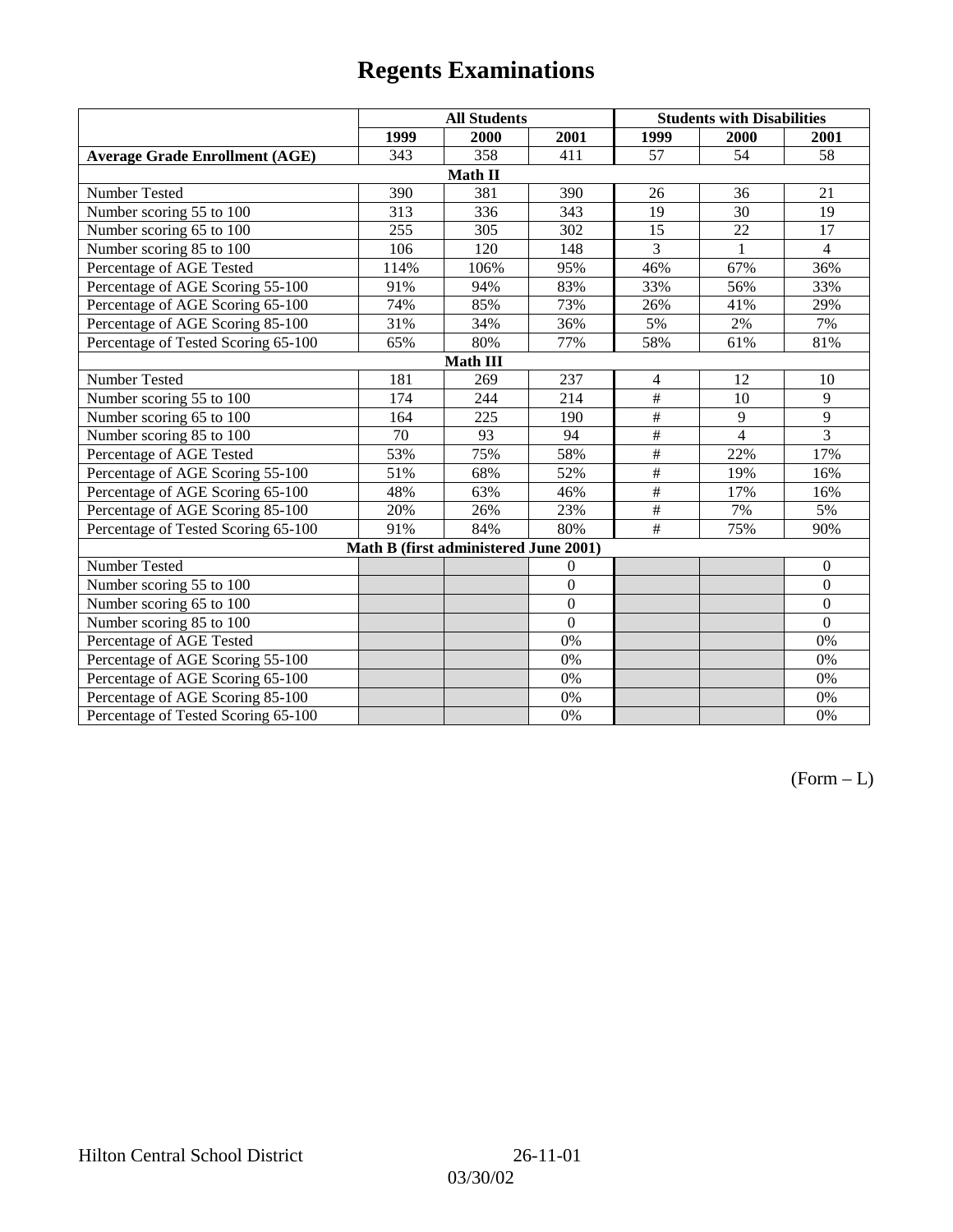|                                                                | <b>All Students</b> |                                                 |                | <b>Students with Disabilities</b> |                      |                                 |  |  |
|----------------------------------------------------------------|---------------------|-------------------------------------------------|----------------|-----------------------------------|----------------------|---------------------------------|--|--|
|                                                                | 1999                | 2000                                            | 2001           | 1999                              | 2000                 | 2001                            |  |  |
| <b>Average Grade Enrollment (AGE)</b>                          | 343                 | 358                                             | 411            | $\overline{57}$                   | 54                   | 58                              |  |  |
| Earth Science (last administered January 2001)                 |                     |                                                 |                |                                   |                      |                                 |  |  |
| Number Tested                                                  | 29                  | 133                                             | 23             | $\sqrt{5}$                        | 8                    | 5                               |  |  |
| Number scoring 55 to 100                                       | 13                  | 120                                             | 17             | $\overline{4}$                    | $\overline{7}$       | $\overline{4}$                  |  |  |
| Number scoring 65 to 100                                       | 5                   | 102                                             | 10             | $\overline{2}$                    | 6                    | $\overline{c}$                  |  |  |
| Number scoring 85 to 100                                       | $\overline{0}$      | 36                                              | $\overline{4}$ | $\mathbf{0}$                      | $\mathbf{1}$         | $\mathbf{0}$                    |  |  |
| Percentage of AGE Tested                                       | 8%                  | 37%                                             | 6%             | 9%                                | 15%                  | 9%                              |  |  |
| Percentage of AGE Scoring 55-100                               | 4%                  | 34%                                             | 4%             | 7%                                | 13%                  | 7%                              |  |  |
| Percentage of AGE Scoring 65-100                               | 1%                  | 28%                                             | 2%             | 4%                                | 11%                  | 3%                              |  |  |
| Percentage of AGE Scoring 85-100                               | $0\%$               | 10%                                             | $1\%$          | $0\%$                             | 2%                   | 0%                              |  |  |
| Percentage of Tested Scoring 65-100                            | 17%                 | 77%                                             | 43%            | 40%                               | 75%                  | 40%                             |  |  |
| Physical Setting: Earth Science (first administered June 2001) |                     |                                                 |                |                                   |                      |                                 |  |  |
| Number Tested                                                  |                     |                                                 | 311            |                                   |                      | 95                              |  |  |
| Number scoring 55 to 100                                       |                     |                                                 | 286            |                                   |                      | 84                              |  |  |
| Number scoring 65 to 100                                       |                     |                                                 | 265            |                                   |                      | 76                              |  |  |
| Number scoring 85 to 100                                       |                     |                                                 | 124            |                                   |                      | 57                              |  |  |
| Percentage of AGE Tested                                       |                     |                                                 | 76%            |                                   |                      | 164%                            |  |  |
| Percentage of AGE Scoring 55-100                               |                     |                                                 | 70%            |                                   |                      | 145%                            |  |  |
| Percentage of AGE Scoring 65-100                               |                     |                                                 | 64%            |                                   |                      | 131%                            |  |  |
| Percentage of AGE Scoring 85-100                               |                     |                                                 | 30%            |                                   |                      | 98%                             |  |  |
| Percentage of Tested Scoring 65-100                            |                     |                                                 | 85%            |                                   |                      | 80%                             |  |  |
|                                                                |                     | <b>Biology (last administered January 2001)</b> |                |                                   |                      |                                 |  |  |
| Number Tested                                                  | $\boldsymbol{0}$    | 2                                               | 25             | $\boldsymbol{0}$                  | 1                    | 9                               |  |  |
| Number scoring 55 to 100                                       | $\mathbf{0}$        | #                                               | 20             | $\overline{0}$                    | #                    | 8                               |  |  |
| Number scoring 65 to 100                                       | $\Omega$            | $\#$                                            | 11             | $\Omega$                          | $\#$                 | 6                               |  |  |
| Number scoring 85 to 100                                       | $\Omega$            | $\#$                                            | $\overline{2}$ | $\Omega$                          | $\overline{\ddot{}}$ | 1                               |  |  |
| Percentage of AGE Tested                                       | 0%                  | $\#$                                            | 6%             | 0%                                | $\overline{\#}$      | 16%                             |  |  |
| Percentage of AGE Scoring 55-100                               | 0%                  | $\overline{\#}$                                 | 5%             | 0%                                | $\#$                 | 14%                             |  |  |
| Percentage of AGE Scoring 65-100                               | 0%                  | $\#$                                            | 3%             | 0%                                | $\#$                 | 10%                             |  |  |
| Percentage of AGE Scoring 85-100                               | 0%                  | $\overline{\#}$                                 | 0%             | 0%                                | $\overline{\#}$      | $2\%$                           |  |  |
| Percentage of Tested Scoring 65-100                            | 0%                  | #                                               | 44%            | 0%                                | #                    | 67%                             |  |  |
| Chemistry                                                      |                     |                                                 |                |                                   |                      |                                 |  |  |
| Number Tested                                                  | 185                 | 227                                             | 234            | $\overline{c}$                    | 13                   | 9                               |  |  |
| Number scoring 55 to 100                                       | 184                 | 220                                             | 224            | $\overline{\#}$                   | 12                   | 8                               |  |  |
| Number scoring 65 to 100                                       | 168                 | 200                                             | 186            | $\frac{1}{2}$                     | $\overline{9}$       | $\overline{6}$                  |  |  |
| Number scoring 85 to 100                                       | 62                  | 62                                              | 45             | $\#$                              | $\mathbf{1}$         | $\boldsymbol{0}$                |  |  |
| Percentage of AGE Tested                                       | 54%                 | 63%                                             | 57%            | $\#$                              | 24%                  | 16%                             |  |  |
| Percentage of AGE Scoring 55-100                               | 54%                 | 61%                                             | 55%            | $\#$                              | 22%                  | 14%                             |  |  |
| Percentage of AGE Scoring 65-100                               | 49%                 | 56%                                             | 45%            | $\overline{\#}$                   | 17%                  | 10%                             |  |  |
| Percentage of AGE Scoring 85-100                               | 18%                 | 17%                                             | 11%            | $\frac{1}{2}$                     | $2\%$                | 0%                              |  |  |
| Percentage of Tested Scoring 65-100                            | 91%                 | 88%                                             | 79%            | $\#$                              | 69%                  | 67%<br>$\Gamma$<br>$\mathbf{M}$ |  |  |

(Form – M)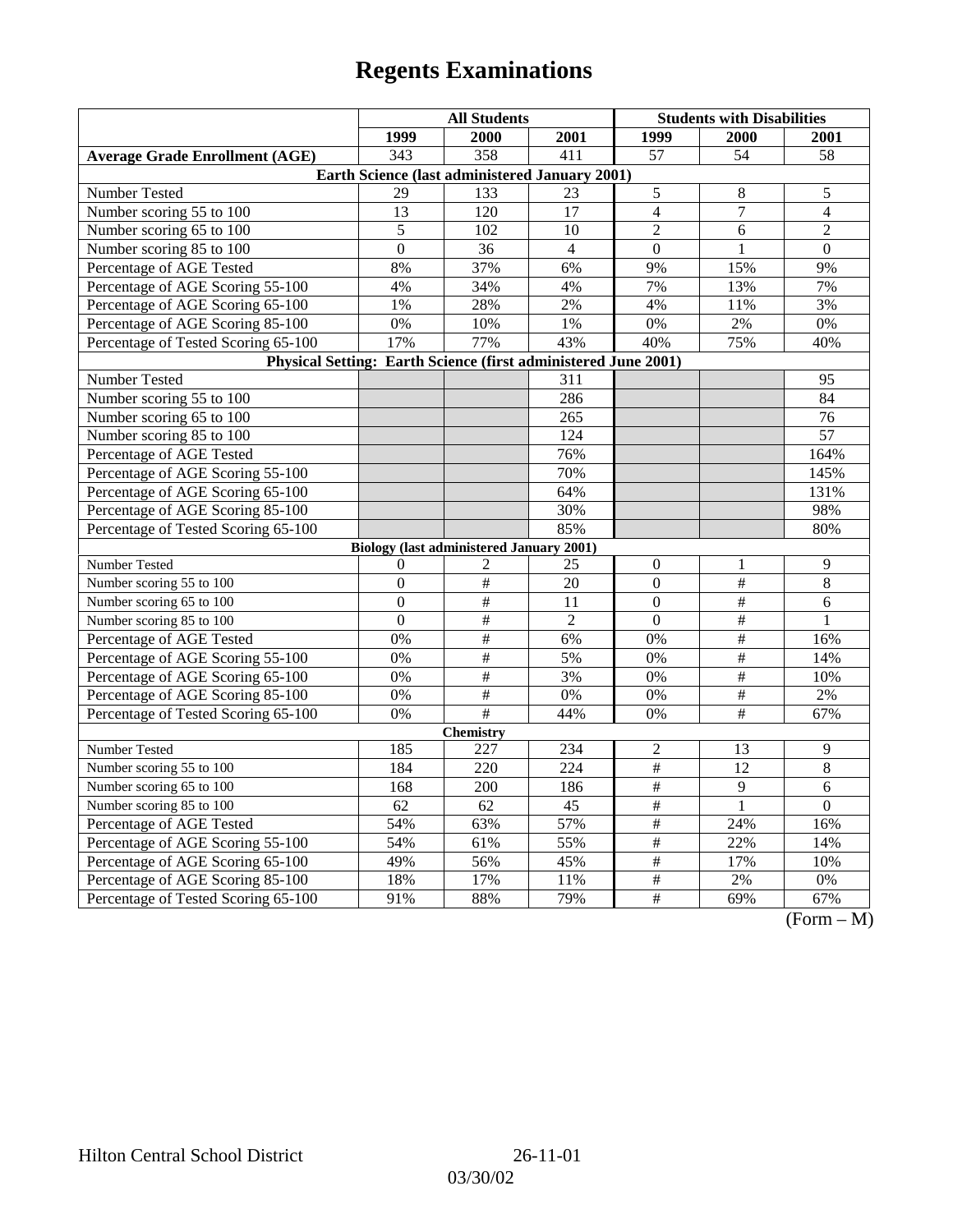|                                                   | <b>All Students</b> |      |      | <b>Students with Disabilities</b> |      |                |  |  |
|---------------------------------------------------|---------------------|------|------|-----------------------------------|------|----------------|--|--|
|                                                   | 1999                | 2000 | 2001 | 1999                              | 2000 | 2001           |  |  |
| <b>Average Grade Enrollment (AGE)</b>             | 343                 | 358  | 411  | 57                                | 54   | 58             |  |  |
| Living Environment (first administered June 2001) |                     |      |      |                                   |      |                |  |  |
| <b>Number Tested</b>                              |                     |      | 384  |                                   |      | 43             |  |  |
| Number scoring 55 to 100                          |                     |      | 379  |                                   |      | 39             |  |  |
| Number scoring 65 to 100                          |                     |      | 377  |                                   |      | 37             |  |  |
| Number scoring 85 to 100                          |                     |      | 100  |                                   |      | 5              |  |  |
| Percentage of AGE Tested                          |                     |      | 93%  |                                   |      | 74%            |  |  |
| Percentage of AGE Scoring 55-100                  |                     |      | 92%  |                                   |      | 67%            |  |  |
| Percentage of AGE Scoring 65-100                  |                     |      | 92%  |                                   |      | 64%            |  |  |
| Percentage of AGE Scoring 85-100                  |                     |      | 24%  |                                   |      | 9%             |  |  |
| Percentage of Tested Scoring 65-100               |                     |      | 98%  |                                   |      | 86%            |  |  |
| <b>Physics</b>                                    |                     |      |      |                                   |      |                |  |  |
| Number Tested                                     | 72                  | 70   | 108  | $\overline{2}$                    |      | 6              |  |  |
| Number scoring 55 to 100                          | 69                  | 69   | 99   | #                                 | #    | 4              |  |  |
| Number scoring 65 to 100                          | 66                  | 64   | 83   | #                                 | #    | $\overline{2}$ |  |  |
| Number scoring 85 to 100                          | 22                  | 19   | 21   | #                                 | #    | $\overline{2}$ |  |  |
| Percentage of AGE Tested                          | 21%                 | 20%  | 26%  | #                                 | #    | 10%            |  |  |
| Percentage of AGE Scoring 55-100                  | 20%                 | 19%  | 24%  | $\#$                              | $\#$ | 7%             |  |  |
| Percentage of AGE Scoring 65-100                  | 19%                 | 18%  | 20%  | #                                 | #    | 3%             |  |  |
| Percentage of AGE Scoring 85-100                  | 6%                  | 5%   | 5%   | $\#$                              | #    | 3%             |  |  |
| Percentage of Tested Scoring 65-100               | 92%                 | 91%  | 77%  | #                                 | #    | 33%            |  |  |

 $(Form - N)$